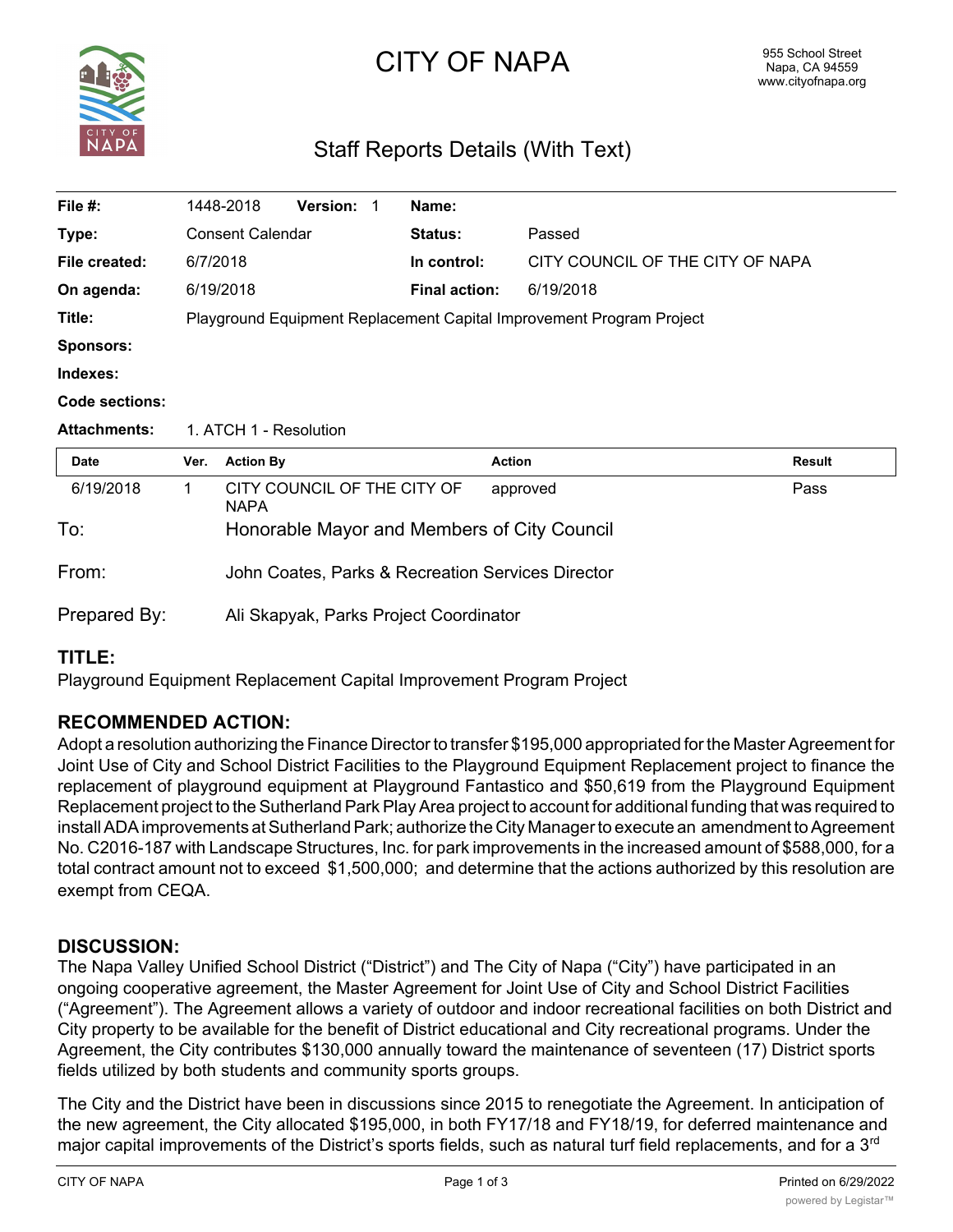party contractor to serve as a liaison between the City, District, and field users, whose responsibilities would include managing field allocation use, facilitating user groups, and implementing policy/fee development strategies. However, the new agreement has not yet been executed, in part due to delays in the negotiations caused by the October 2017 wildfires. As a result, the \$195,000 allocated in FY17/18 for deferred annual maintenance and capital improvements to the jointly used sports fields remains unspent. The City remains optimistic that a new agreement will be executed by the end of 2018 and that future allocations for FY18/19 can be utilized to improve District sports fields.

As part of the City's Capital Improvement Program (CIP), the City has appropriated CIP funding for Playground Equipment Replacement ("PK16PR03") with a priority of replacing equipment at Playground Fantastico, which was constructed in 2002 pursuant to an Addendum to the Agreement. Although the Addendum will expire in 2022, the City realizes the benefit of improving the playground and keeping the site available for District educational and City recreational programs. Therefore, the City has notified the District of its desire to replace the playground equipment and will seek to negotiate a new agreement with the District for Playground Fantastico that will authorize the City to make the planned improvements and to utilize the new playground throughout the useful life of the equipment.

With the cost of construction, including but not limited to demolition, material, and install, there is a funding deficit in the Playground Equipment Replacement project fund to fully replace Playground Fantastico and meet current Federal standards for safety and accessibility. Given the nexus between capital improvements of Playground Fantastico and District sports fields managed under the Agreement, staff has identified the capital funding of \$195,000 that was allocated in FY17/18 for deferred annual maintenance and capital improvements to the District sports field as a fiscal resource for the Playground Fantastico replacement project and is requesting Council approval to transfer these funds to the Playground Equipment Replacement project. If the transfer is approved, it would bring the total project budget to \$475,501.80. Estimates for replacing Playground Fantastico range from \$450,000 to 600,000. Any funds needed above and beyond City funding may be provided by community-driven fundraising.

The Playground Fantastico replacement project is part of a \$912,000 master contract with Landscape Structures Incorporated for park improvements approved by City Council on June 21, 2016. The contract amount will need to be increased by \$588,000 to complete the Playground Fantastico replacement project and other contracted services. Therefore, the recommended action includes authorization to execute an amendment to adjust the not to exceed amount of the contract to \$1,500,000 in anticipation of the approved fund transfer.

Additionally, an adjustment is requested to the Playground Equipment Replacement 2016 project to move \$50,619.08 to the Sutherland Park Play Area project, which was completed in 2017, to account for the additional funding that was needed for accessibility improvements required by the Americans with Disabilities Act (ADA).

# **FINANCIAL IMPACTS:**

There is no impact to the General Fund, as the \$195,000 that was budgeted for payment to the District will instead be transferred to the CIP fund. The current budget for the Playground Equipment Replacement 2016 Project is \$458,376.96, and the recommended actions would increase the project budget to \$602,757.88 by adding General Fund dollars to the project in the amount of \$195,000 and moving \$50,619.08 of the budget to the Sutherland Park Play Area project.

#### SOURCES:

\$ 195,000.00 General Fund - Parks and Recreation Administration Professional Services (45010-53201)

\$ 50,619.08 Current Budget for Playground Equipment Replacement 2016 Project (30101-57601- PK16PR03GF-57601)